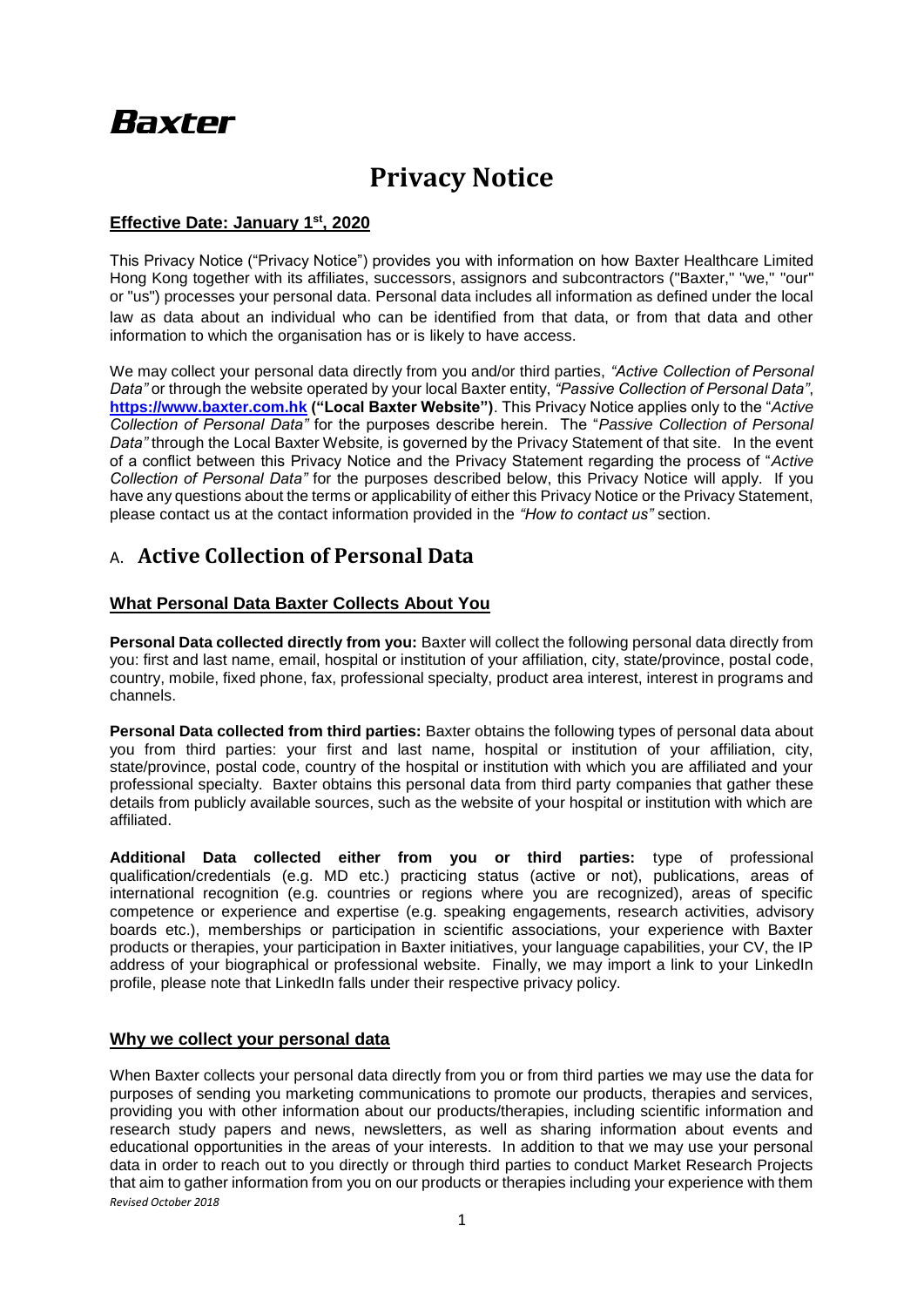as well as information related to specific diseases that fall under Baxter's area of activity or interest. We may also store such data to further communicate with you on specific Market Research Projects or other activities you have participated. We do so on the basis on your consent. In the consent form, Baxter will ask you to provide information about your areas of interests and selected preferences. Providing us your personal data for the purposes described in the previous phrases is voluntary. If you do not consent to Baxter processing your personal data, we will not send you any of the above-mentioned communications or information. Please note that if you provide your consent, you may always withdraw it or change your preferences by following the instructions for unsubscribing available in the consent form. You can also withdraw your consent by contacting us using the contact details in the *"How to contact us"* section below. Note that withdrawal of your consent does not affect the lawfulness of processing of your personal data before your consent's withdrawal.

We may also use your personal data directly from you or from third parties or publicly available data bases in order to better understand your scientific background and the areas of your expertise as well as to monitor and analyse your professional preferences, interests, professional recognition and participation in scientific fora or associations, as well as your professional activities of choice, including research activities, publications, speaking activities advisory boards based also on Baxter's interaction with you, if it is the case. We do that in order to identify areas of collaboration with Baxter that would allow us to create opportunities to advance scientific exchange and medical care. We do so on the basis on your consent. Providing us your personal data for the purposes described in the previous phrases is voluntary. Please note that if you provide your consent, you may always withdraw it by contacting us using the contact details in the "How to contact us" section below. Note that withdrawal of your consent does not affect the lawfulness of processing of your personal data before your consent's withdrawal.

We also collect your personal data from you or third parties in order to directly communicate with you, keep accurate our databases and comply with legal obligations such as without limitation adverse events reporting**.** We do so on the basis of our legitimate interests to manage our relationship with us, or because we have a legal obligation.

In the event that we use your personal data for other purposes, not mentioned above, we will inform you about the specific purposes and, when required, on what basis we do so, at the time we collect the personal data from you to the extent required by law.

#### **With whom we may share your personal data and international data transfers**

Baxter is a global company and for the purposes outlined above, Baxter may transfer your personal data to other Baxter group companies and Baxter's service providers acting on behalf of Baxter, such as providers of IT system administration and user support services, and providers of IT tools for consent management and mailing services. These third parties are restricted from using your personal data in any way other than to provide services for us and we require them to provide an adequate level of protection for your personal data. For more information about Baxter's service providers, please contact us at hongkong.privacy@baxter.com.

Some of the recipients referred to above will be located or may have relevant operations outside of your country, such as in the United States (the list of Baxter Group entities and the places of their establishment is set out at https://www.baxter.com/location-selector), where the data protection laws may not provide a level of protection equivalent to the laws in your country. Baxter employs measures to provide an adequate level of data protection, ensure that all data recipients will provide an adequate level of protection for the personal data, and that appropriate technical and organizational security measures are in place to protect your personal data. Any onward transfer (including to our affiliates outside your country) is subject to appropriate onward transfer requirements, as provided in the applicable law.

You can request information about Baxter's affiliates and subsidiaries and third party service providers as well as access copies copy of the safeguards which we have put in place to protect your personal data and privacy rights by writing to [hongkong.privacy@baxter.com](mailto:hongkong.privacy@baxter.com) or contacting us as at the contact details in the *"How to contact us"* section.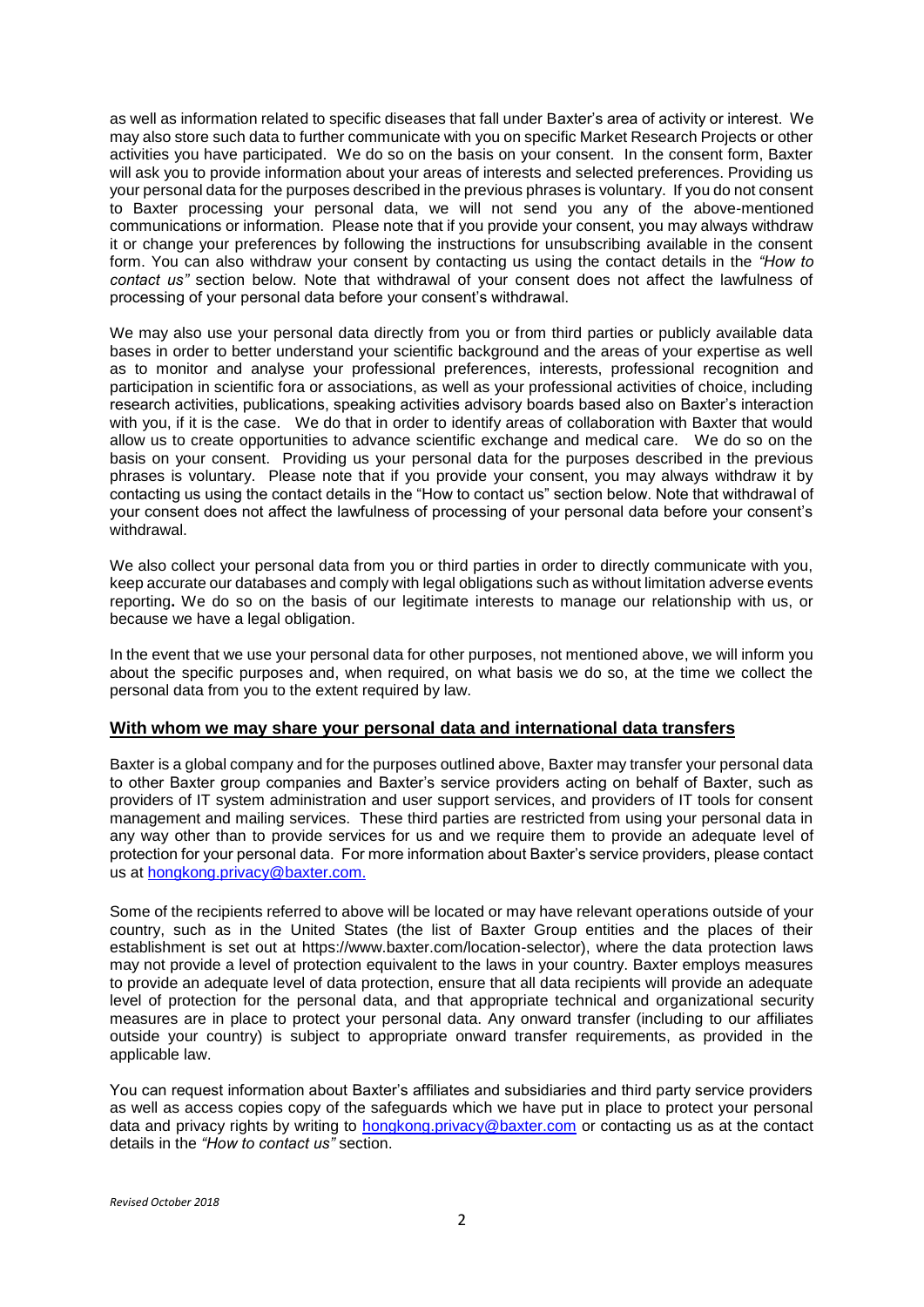If we are involved in a sale or transfer of all or some of our business assets or operations via a share or asset deal, your personal data may be transferred to the acquiring organization who shall take at least the same or higher standards of care in the treatment of your personal data. Should such a sale or transfer occur, you will be informed about this and may withdraw your consent to or - as applicable object to the transfer of your personal data to, and processing and use of your personal data by the transferee.

#### **How long we keep your personal data**

Your personal data will be kept for the following time periods:

- If you have given us your consent to send you marketing, commercial and related types of communications, we will keep your data until you withdraw your consent to receive these communications or until we no longer send these types of communications;
- If we have collected your personal data solely to send you the surveys mentioned herein, we will keep your contact details until you opt-out of receiving them or until we no longer need to send you such surveys, whichever happens first. As part of those surveys, we will retain your survey data for as long as you remain a customer of Baxter and we need the information to help us understand how we are performing.
- If we have collected your data indirectly, i.e. from third parties, we will keep your data until our first contact with you and further retention would be subject to your receipt of this privacy notice and/or your consent as applicable. If such contact cannot be performed within a reasonable period of time from the collection day of your data, the data will be deleted.

#### **Your rights**

In certain circumstances, local data protection laws and certain local laws give you rights with respect to your personal data. These rights differ by country/region. Should this be right be available in your territory, you can request:

- Access to or copies of your personal data, including knowing whether we hold personal data about you, and, if so, what kind and for what purposes. You can also request information about who has received your personal data.
- That we correct of your personal data if you think it is inaccurate or incomplete or request that we erase or delete your personal data, unless we have a legal obligation to hold it or are otherwise permitted by applicable law to retain it.
- Us to restrict the processing of your personal data and not to delete it.
- That we provide you with your personal data that we obtained from you so that you can store and re-use it for your personal use, and you can ask us to provide this personal data to another entity.

You can exercise your rights by contacting your local Baxter entity using the contact details provided in the *"How to contact us"* section.

As described above you also have the right to withdraw your consent or object to our using and disclosing your personal data for purposes of direct marketing or if based on our legitimate interests. You can do so at any time "opting-out" of the marketing or other types of communications described above that you receive based upon your consent, as well as the surveys in accordance with the unsubscribe instructions included in the specific communications. If you are unable to object by optingout in this manner, please contact us using the contact details provided below. If you believe we are using, disclosing or otherwise processing your personal data in a way that is not in accordance with the law you can lodge a complaint with a data protection authority in your country.

We will handle any request to exercise your rights in accordance with applicable law. Please note that depending on the circumstances, some of the above rights may not apply.

#### **How to contact us**

Please address your requests or questions concerning the processing of your personal data to:

Baxter Healthcare Limited Room 2701, 27/F, Oxford House, Taikoo Place, Island East, Hong Kong SAR

*Revised October 2018*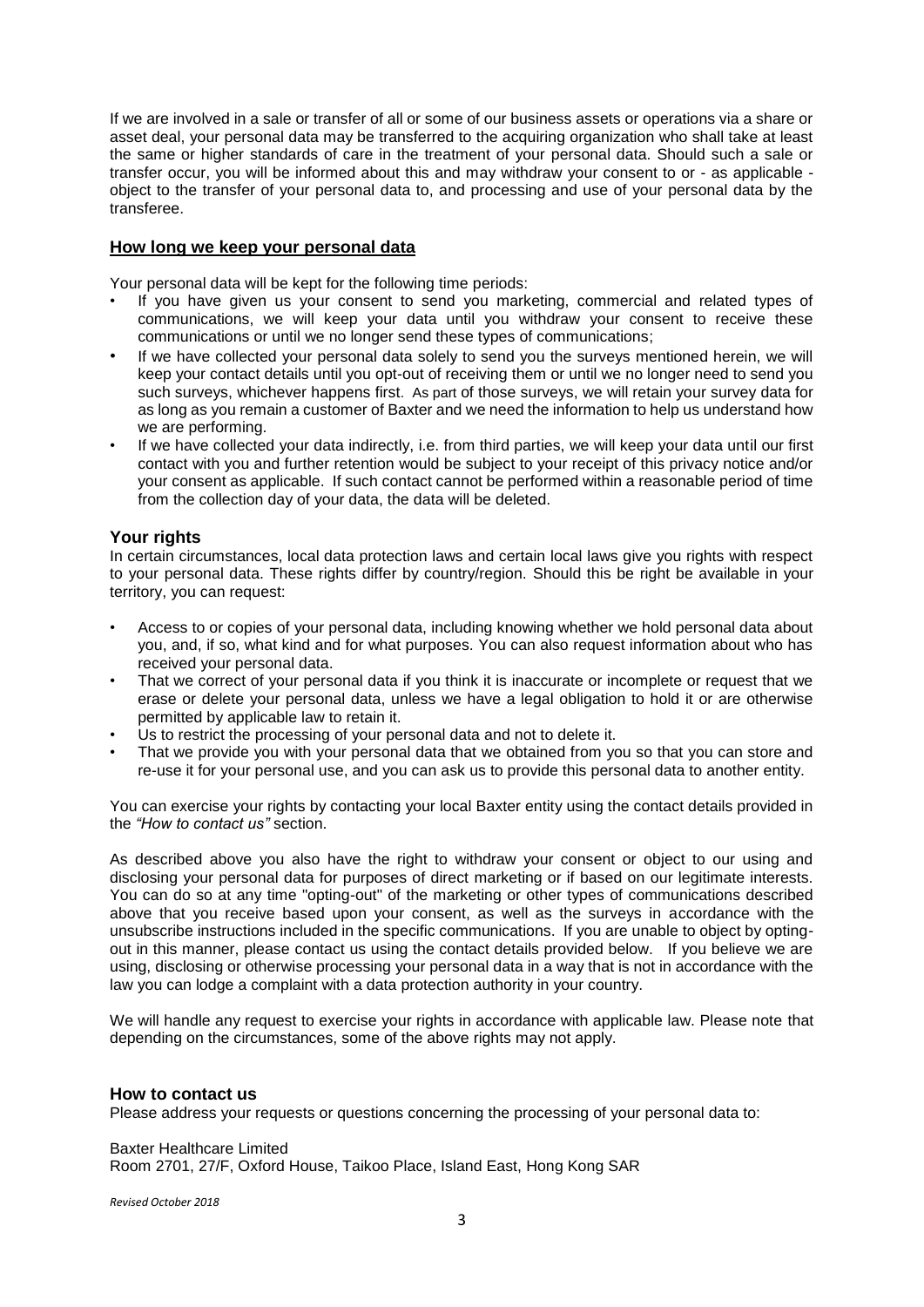Email: [hongkong.privacy@baxter.com](mailto:hongkong.privacy@baxter.com); Telephone: (852) 2807-8500 Local contact person: Douglas Wong

## **B. Passive Collection of Personal Data**

#### **Information collected through your usage of your Local Baxter Websites**

In order to provide your consent mentioned above in this Privacy Notice you will access the Local Baxter Website which may include unique identifiers and preference information such as your username, password, marketing preferences, internet protocol ("IP") address or cookie, which may contain information that may be considered personal data, as well as information that does not directly identify you, but which corresponds to your device, browser type, operating system, computer or mobile device, your navigation and clickstream behaviour from actions that you take on our website, *"Tracking Technologies We Use"*.

#### **Tracking Technologies We Use**

Your Local Baxter Website utilizes various technologies as part of our legitimate interests in order to provide you with certain services and functionalities as follows.

#### **Cookies**

Like many websites, your local Baxter Websites uses "cookies." A cookie is a small file that is transferred to your computer's hard drive to help us improve content (e.g., it helps us determine which parts of the site are popular and which are less popular, so we may improve these areas in the future) and customize website content for our visitors. We will not combine cookie information with any personal data you have submitted to us. You may set your browser to reject cookies and to let you know when a cookie is being placed on your computer.

As is true of most websites, your Local Baxter Website gathers certain information automatically. This information may include Internet protocol (IP) addresses, browser type, Internet service provider (ISP), referring/exit pages, the files viewed on our site (e.g., HTML pages, graphics, etc.), operating system, date/time stamp, and/or clickstream data to analyze trends in the aggregate and administer the site. IP addresses and other data we gather automatically may be considered to be personal data in certain countries.

Use of cookies may vary with the unique features of Baxter websites. Therefore, please review the cookies policy included in the bottom of the Local Baxter Website for any additional information on the use of cookies.

Generally, we use cookies (and the other technologies identified below) for the following purposes:

•To provide a service: A cookie may be used to provide you with a specific service. For instance, if you are logging into an access-controlled section of our site, we set a temporary session cookie to establish that you have been authenticated. The information contained in these cookies consists of random data that is used by the server to authenticate the browser requests to the server for that particular session. If you choose not to accept a temporary cookie, you will not be able to navigate in these online applications. We also use a cookie when you visit your Local Baxter Website and request documentation or a response from us. When you are filling out a form, you may be given the option of having your Local Baxter Website deliver a cookie to your local hard drive. You might choose to receive this type of cookie in order to save time in filling out forms and/or revisiting our website. You can control the use of cookies at the individual browser level, but if you choose to disable cookies, it may limit your use of certain features or functions on our website or service.

•To facilitate website use: If a cookie is used, your Local Baxter Website will be able to remember information about your preferences and movement, either until you exit your current browser window (if the cookie is temporary) or until you disable or delete the cookie. Many users prefer to use cookies in order to help them navigate a website as seamlessly as possible. You should be aware that cookies are not able to "invade" your hard drive and return to the sender personal data from your computer.

*Revised October 2018*